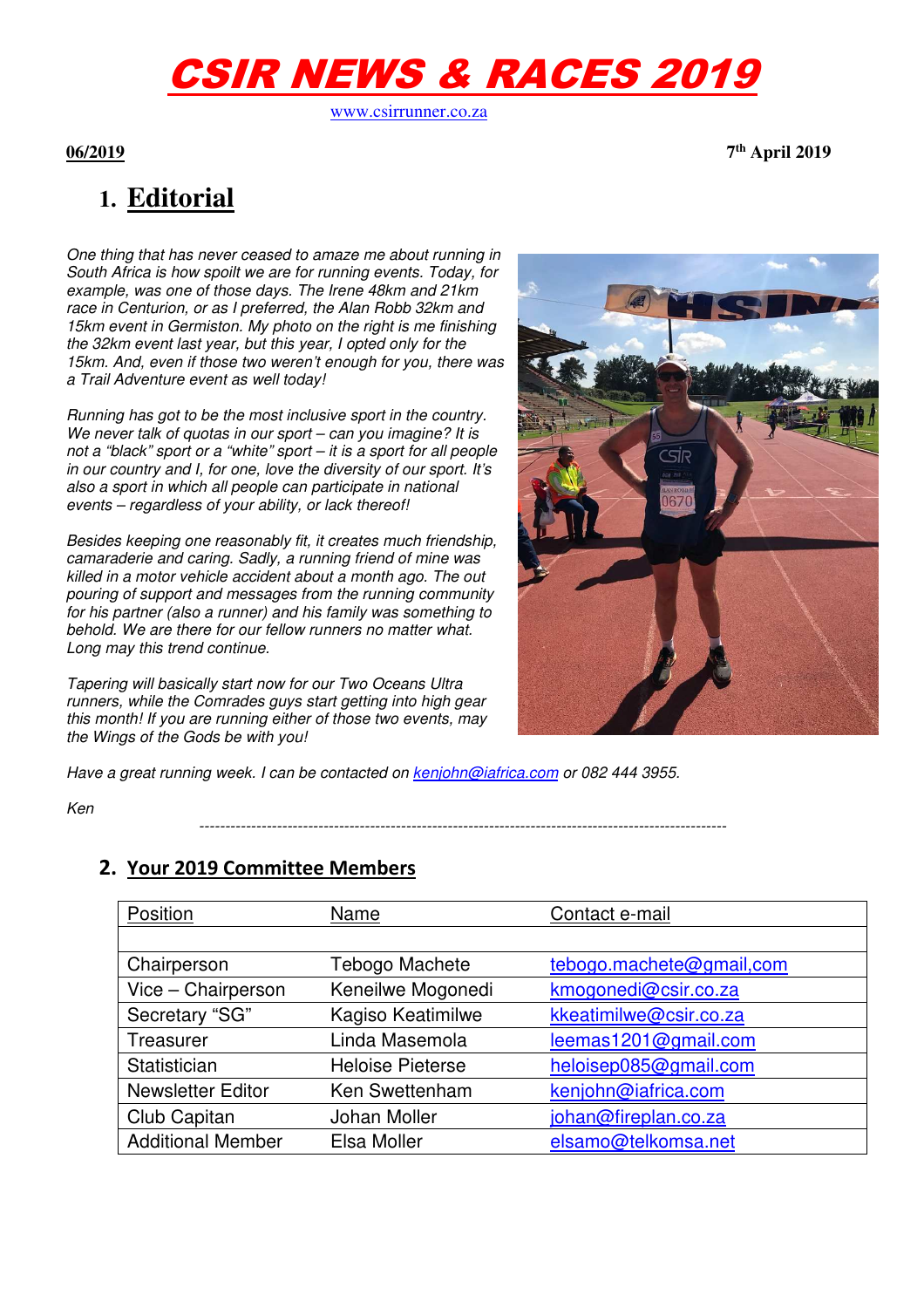#### **3. General Club News**

*The Time Trials will start after the announcements from outside the Lapa next to the Volleyball Courts in the CSIR International Convention Centre grounds. We have 4km, 6km and 8km routes available. During the summer months, Time Trials will start at 17h30.*

Membership: **ALL QUERIES REGARDING MEMBERSHIPS MAY BE DIRECTED TO OUR CLUB SECRETARY, CONTACT DETAILS ABOVE or Elsa Moller, also contactable in the table above.** 

*As most of you are aware, you are unable to get access to the CSIR Recreation Area if you do not have a club card! You cannot get one unless you are a fully paid up member in good standing. They are being very strict about this! No card = no access! Cards are available from the Club Office just to the left of the booms at the CSIR International Convention Centre. Please take proof of payment with you!* 

Website: Our club website is www.csirrunner.co.za. We thank David Swettenham for looking after the website on behalf of the club. You can now subscribe or unsubscribe to the newsletters on the website, as well as finding back copies of the newsletter there.

Other Interesting Websites: www.runnersguide.co.za www.runnersworld.co.za www.runnerstalk.co.za www.raceresults.co.za www.runawaysport.co.za

**Club Chairperson: Tebogo Machethe. Contact him with any concerns, suggestions, complaints or compliments regarding club affairs at Tebogo.machethe@gmail.com or 072 273 9440.** 

### **4. UPCOMING CLUB EVENTS**

*Our loyal barman and member of our club, Lucas Tseka has secured a contract to operate the Time Out bar until further notice. This is now being run as his own business, so please do support him! He is one of our own. We request that you do not bring your own drinks to Time Trials or other functions at the Rec site but to support Lucas in this venture. His prices are lower than the average pub and we do know everyone there. Always great fun.* 

The next AGN League Race is the Run Against Drugs 10km / 21km run on the 13<sup>th</sup> April 2019. The club gazebo with catering will be there that morning, so please join us after your run for a bite to eat and a drink! There will also be people there to keep and eye on your tog bag and car keys while you are running, so you are welcome to drop them off at the gazebo before you run.

### **5. UPCOMING GAUTENG RACES**

#### **April 2019**

**13th April 2019 – 07h30 – Frenus Zietsman Run / Walk for Drugs 21km / 10km / 5km. Note the new venue for this race, Pilditch Stadium! Also, the addition of a 21km race. This is also an AGN League Race. Please also note the later than usual starting time.** 

**14th April 2019 – 06h00 – Birchwood 21km / 10km / 5km (CGA). Pre-entry only and all entries are sold out! 20th April 2019 – 07h00 – Castle Walk Easter Road Race 10km / 5km. Easter Saturday – same day as Two Oceans. One to try, if you are not in Cape Town!** 

**22nd April 2019 – 07h00 – Family Day Run / Walk 22km / 11km / 6km. Not a printing error. This race does have odd race distances.** 

**27th April 2019 – 06h30 – Cradle of Mankind 5km / 10km / 21km / 32km. Lotz Kontrei, Sterkfontein Caves Road. Note the new venue for this race!**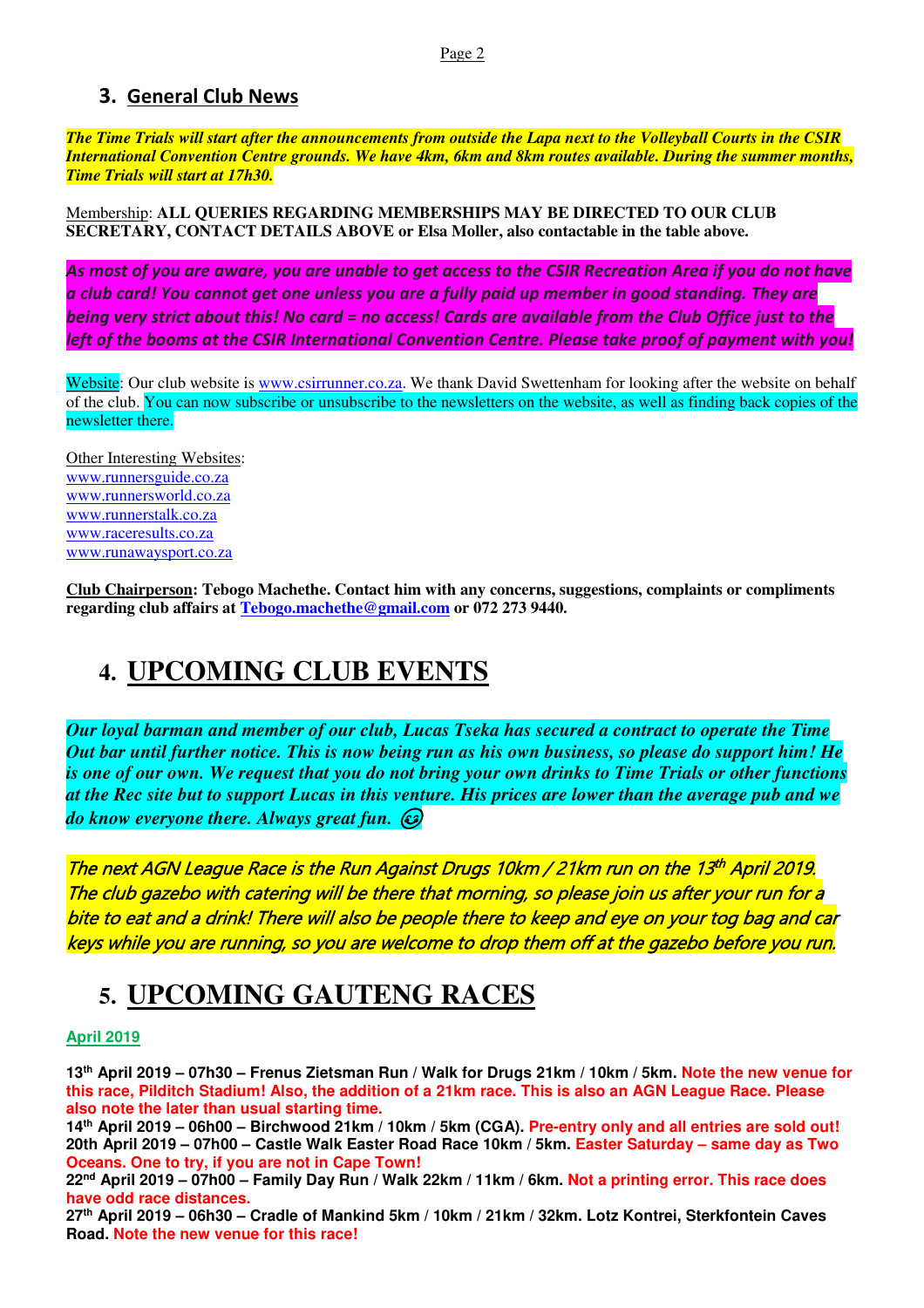Page 3

**27th April 2019 – 06h30 – City of Tshwane Race 5km / 12.5km / 25km. Voortrekker Park, Pretoria Road, Silverton. Slower runners – note the tight 3-hour cut-off for the 25km event! 28th April 2019 – 06h30 – Robor Maraton 5km / 10km / 21km / 42km / 50km. Benoni Northerns Sports Club.** 

#### **May 2019**

**1 st May 2019 – 06h30 – MiWay Wally Hayward Marathon 5km / 10km / 21km / 42km. Centurion Sports Club. Note that this will be the final qualifier in Gauteng for Comrades!** 

**4 th May 2019 – 07h00 – The Love Run 5km / 10km / 21km. Hatfield Christian Church. 5 th May 2019 – 13h00 – Wings for Life World Run. Whatever distance you can manage until you are "caught"! ARC, Irene. World Charity run for Spinal Cord Research. See details under "General" in this newsletter – with a special donation offer from Yours Truly!** 

**Flyers for all the above races can be obtained from** www.raceresults.co.za **as well as selected races in other provinces.** 

## **6. CSIR 10/21km ROAD RACE**

**Our next event is scheduled for Saturday 19th October 2019. Please keep this morning clear in your 2019 diaries and give us a few hours of your time to assist at the race! As you know, we always need all hands-on deck to make our event a success!** 

### **7. CSIR AT THE RACES**

Csir results for the Run Zone Northern Chase (CGA) 32km race - 2019-03-24 1 club finisher

|     |   |  |  | Position  Initials  Surname  Sex  Age  Club  Finish Time                              |
|-----|---|--|--|---------------------------------------------------------------------------------------|
| 875 | M |  |  | $\parallel$ Marabo $\parallel$ M $\parallel$ 43 $\parallel$ Csir $\parallel$ 04:12:39 |

Csir results for the Overkruin Kolonnade (AGN) 15km race - 2019-03-30

16 club finishers

| <b>Position</b> Initials |                | <b>Surname</b> |   |    |                   | Sex  Age  Club  Finish Time |
|--------------------------|----------------|----------------|---|----|-------------------|-----------------------------|
| 26                       | S              | Shabalala      | M | 44 | Csir              | 00:59:23                    |
| 98                       | $\overline{C}$ | Fisher         | M | 60 | Csir              | 01:10:44                    |
| 312                      | S              | Hefer          | M |    | Csir              | 01:25:04                    |
| 380                      | B              | Radebe         | M | 44 | C <sub>Si</sub> r | 01:27:36                    |
| 513                      | K              | Halland        | M | 55 | Csir              | 01:32:13                    |
| 802                      | W              | Engelbrecht    | M | 51 | Csir              | 01:42:34                    |
| 881                      | J              | De Koker       | M | 49 | Csir              | 01:43:28                    |
| 993                      | E              | Engelbrecht    | F | 52 | Csir              | 01:44:46                    |
| 1110                     | M              | Kau            |   |    | Csir              | 01:47:32                    |
| 1200                     | $\mathbf{P}$   | Peres          | M | 68 | Csir              | 01:50:03                    |
| 1357                     | T              | Gumede         | F | 45 | Csir              | 01:53:28                    |
| 1449                     | K              | Swettenham     | M | 56 | Csir              | 01:56:07                    |
| 1499                     | M              | Molefe         |   | 60 | Csir              | 01:57:40                    |
| 1785                     | T              | Olckers        | F | 26 | Csir              | 02:05:59                    |
| 1869                     | $\overline{C}$ | Fechter        | F | 39 | Csir              | 02:07:40                    |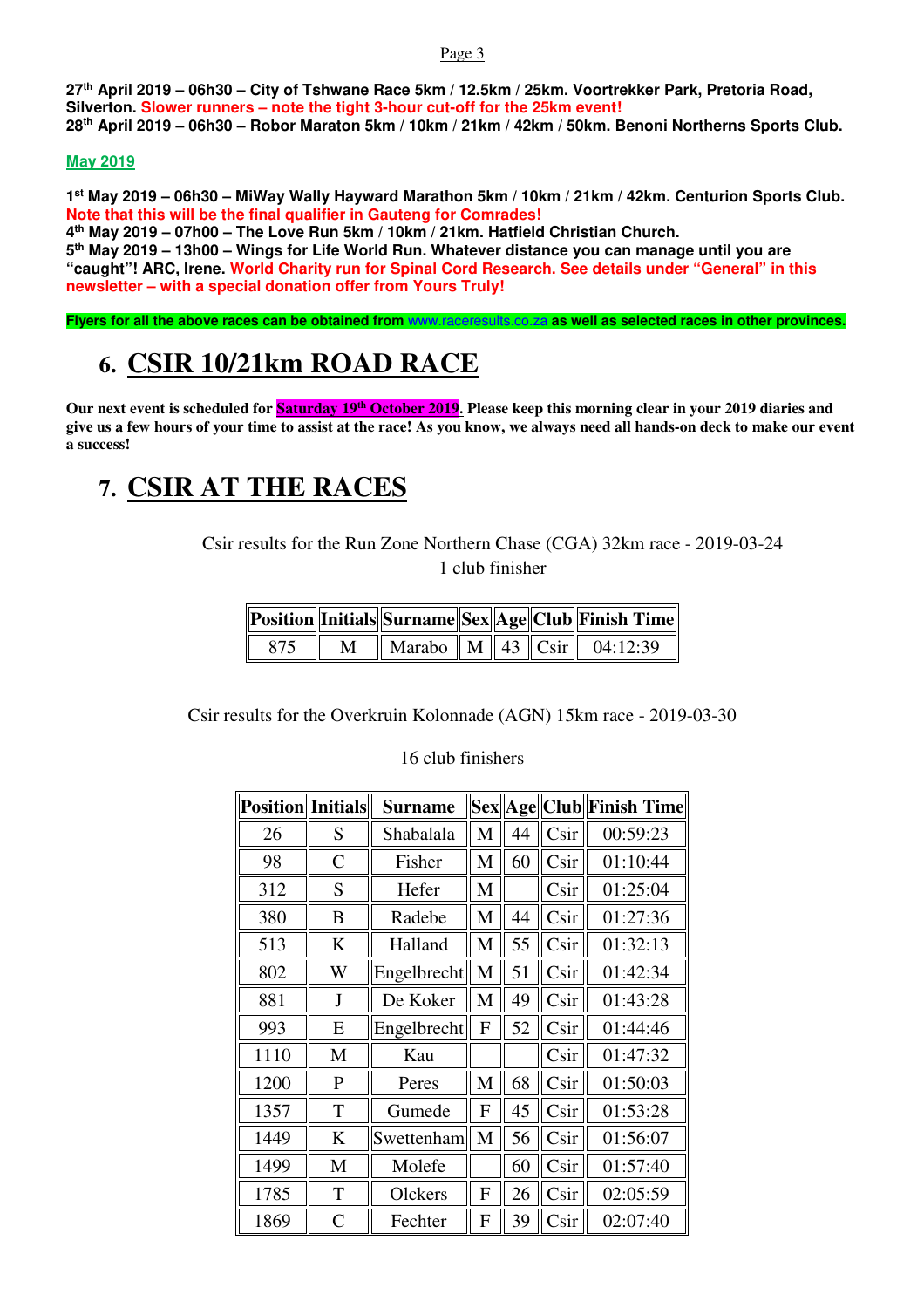| 2005 | $\parallel$ Oosthuizen $\parallel$ M $\parallel$ 66 $\parallel$ Csir $\parallel$ |  | 02.12.35 |
|------|----------------------------------------------------------------------------------|--|----------|
|------|----------------------------------------------------------------------------------|--|----------|

Csir results for the Overkruin Kolonnade (AGN) 32km race - 2019-03-30

| <b>Position</b> Initials |              | <b>Surname</b> |   |    |                 | Sex  Age  Club  Finish Time |
|--------------------------|--------------|----------------|---|----|-----------------|-----------------------------|
| 226                      | W            | Fourie         | M |    | Csir            | 02:48:43                    |
| 404                      | W            | Dittmar        | M | 28 | Csir            | 03:00:06                    |
| 420                      | J            | Tredoux        | M | 29 | Csir            | 03:01:21                    |
| 509                      | B            | Yalisi         | M | 38 | Csir            | 03:07:04                    |
| 592                      | L            | Mammburu       | M | 33 | Csir            | 03:10:56                    |
| 974                      | L            | Morienyane     | M | 46 | Csir            | 03:31:39                    |
| 993                      | $\mathbf{P}$ | Vermaak        | F | 62 | C <sub>Si</sub> | 03:32:54                    |
| 1071                     | G            | Chaane         | M | 56 | Csir            | 03:35:49                    |
| 1139                     | T            | Mohlomi        | M |    | Csir            | 03:37:29                    |
| 1143                     | F            | Finbow         | F | 24 | Csir            | 03:37:47                    |
| 1167                     | K            | Keatimilwe     | M | 58 | Csir            | 03:39:05                    |
| 1180                     | N            | Mangqase       | F | 40 | Csir            | 03:39:29                    |
| 1318                     | T            | Machethe       | M | 37 | Csir            | 03:48:57                    |
| 1477                     | M            | Mojapele       | F | 42 | Csir            | 04:04:06                    |

#### 14 club finishers

### **8. CSIR Running Club Achievers**

*We have a new star in our club! New Member Oupa "Khuse" Maseko finished 3rd overall at the Kolonnade 32km Race on the 30th March 2019. His time for 32km was an incredible 1:52:11 – faster than some of us did the 15km race! Here are some photos below of him receiving his prize: -* 





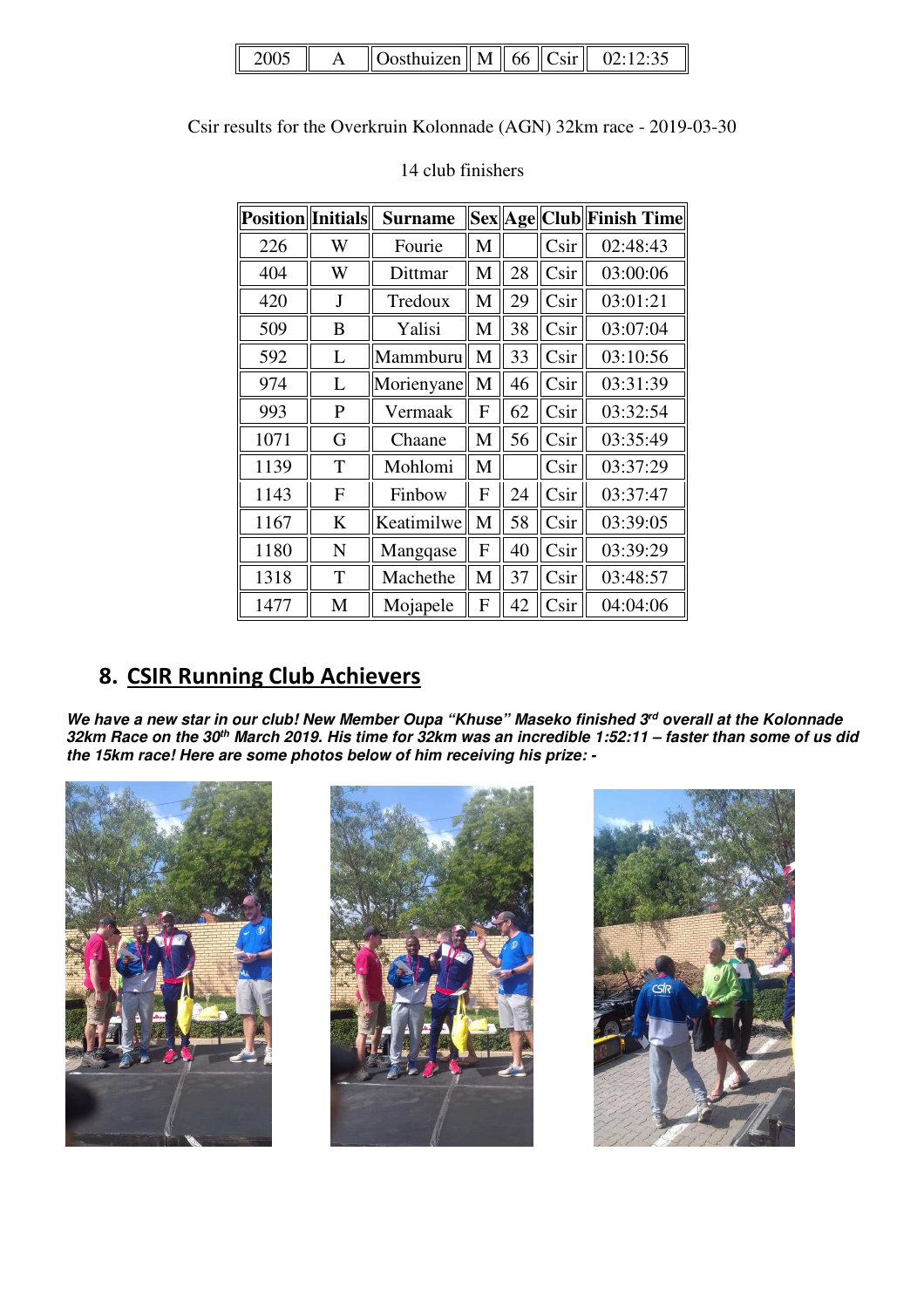

*Our Chairperson, Tebogo Machete and I congratulating our new prize winner!* 

*I have noted that for some reason, despite getting the prize for the 3rd place position, his name isn't on the results! I have queried this with the Race Results team and hopefully, they will correct it in due course.* 

*Colin Fisher was also the 1st Grandmaster man at the 15km event at Kolonnade in a time of 1:10:44. Unfortunately, we do not have a photo of him collecting his prize.*

*If you are aware of any of our club members achieving podium positions at a race or achieving any personal milestone, please post a photo to me or on our CSIR Running Club Facebook page and I will put it under this section!*

### **9. Trail Running**

If you are looking for something different, then check out the website, www.trailadventure.co.za. It has venues and future events listed there.

#### **10. General**

*Once again, we are appealing for assistance with race entry fees for one of our top runners in the club, Sizwe Shabalala. From our appeal in the last newsletter, only two members (in addition to Neville Young) have offered to sponsor Sizwe for a race.* 

*Sizwe comes from a very humble background and does not have the finances to enter races. Neville Young has personally been sponsoring his race entries. Sizwe certainly has great potential and it would be a pity if he misses out on race entries due to a lack of means!* 

*If any member of the club is prepared to assist with sponsoring Sizwe at races, please contact Neville on nevyoung@gmail.com.* 

*Below is the picture of Sizwe collecting his 3rd position prize at the Green Mile 16-mile race on the 23rd March 2019. I struggled to copy it into the last newsletter, but it seemed to work this week, so I've printed it here!* 



Page 5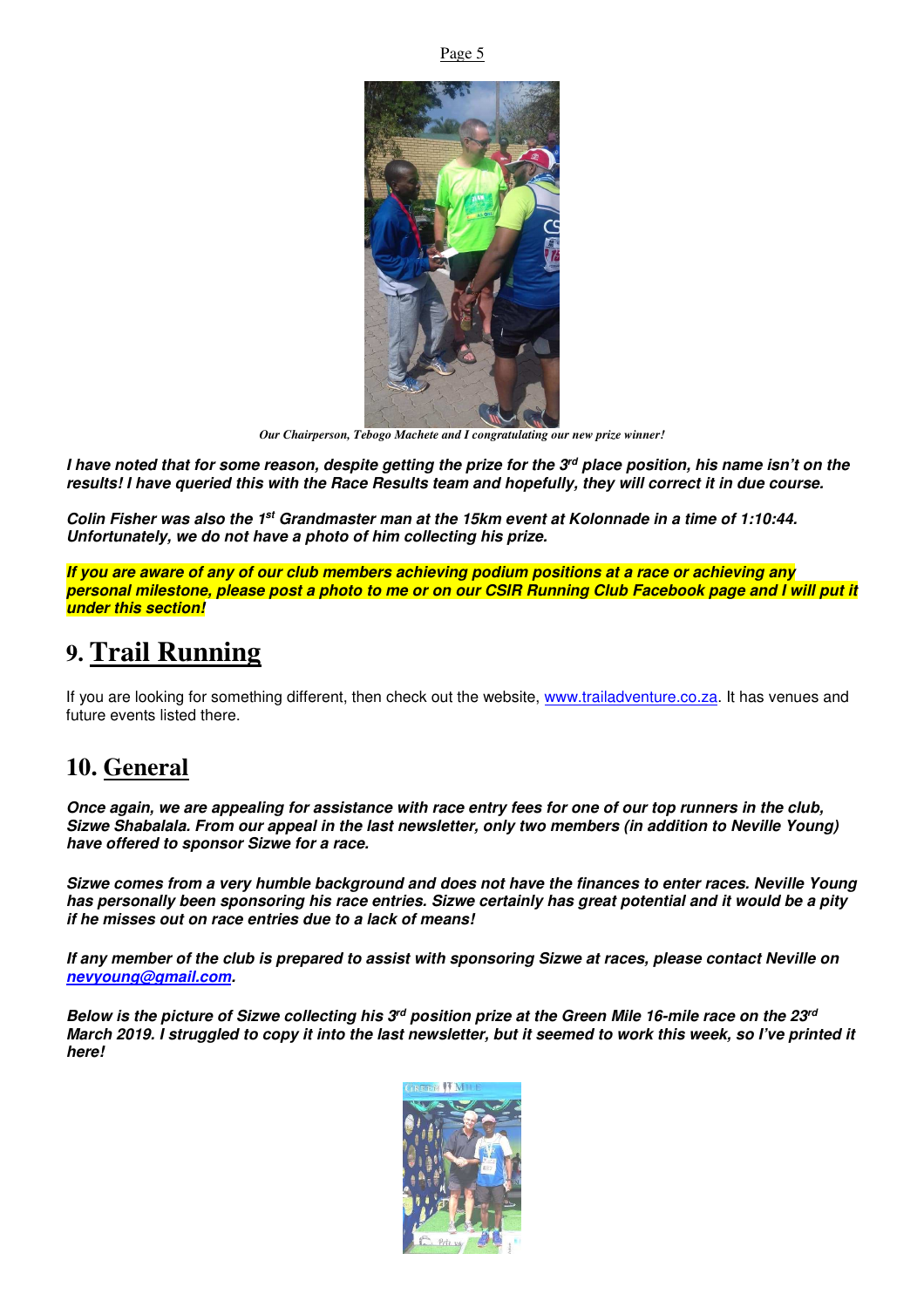Page 6

#### *Wings for Life World Run – 5th May 2019 starting at 13h00*



As most of you know, my wife Thiru, suffered a Spinal Cord injury in a Motor Vehicle Accident in December 2013. This injury has left her a paraplegic and confined to a wheelchair.

The Wings for Life Word Run is a Charity Run with 100% of all entry fees being donated towards Spinal Cord Research. This is thanks to some generous corporate sponsorships for the event.

In essence, there are runs all over the world, all starting at the same time! Our run in Pretoria starts at 13h00, our time. We are lucky that we don't live in Paraguay – I understand that their event starts at 3am!

What happens is that all runners and walkers start together. 30 minutes after the start, a chase car sets off after the participants. This car is equipped with electronic timing. When the vehicle catches you, your distance and time are measured from a chip in your race number and you are required to stop. From there, busses situated along the route will give you a lift back to the start.

I ran it last year and got to 9.02km before being "caught". It is one of the most stressful but fun running experiences you will ever have. The running version of bungee jumping!

Last year, in addition to my entry fee, Thiru donated another R 1000.00 to the cause. This year, we plan to do the same – with one addition. If we personally know more than 33 people running the event, we will add an additional R 30.00 per runner to our donation! In other words, if we personally know 50 runners, our donation will be R 1500.00.

Due to Thiru's injury, this is a cause very close to our hearts and we ask that as many of the CSIR Running Club members as possible run this event.

The cost is R 175.00 and entries can be done on the website www.wingsforlifeworldrun.com. All details on the event, which starts this year at ARC, Irene, can also be found there.

They can also be found on Facebook.



*Body Kinetics assist us with a waterpoint at our race. They are based at the CSIR and convenient to all of us. Please support them!*